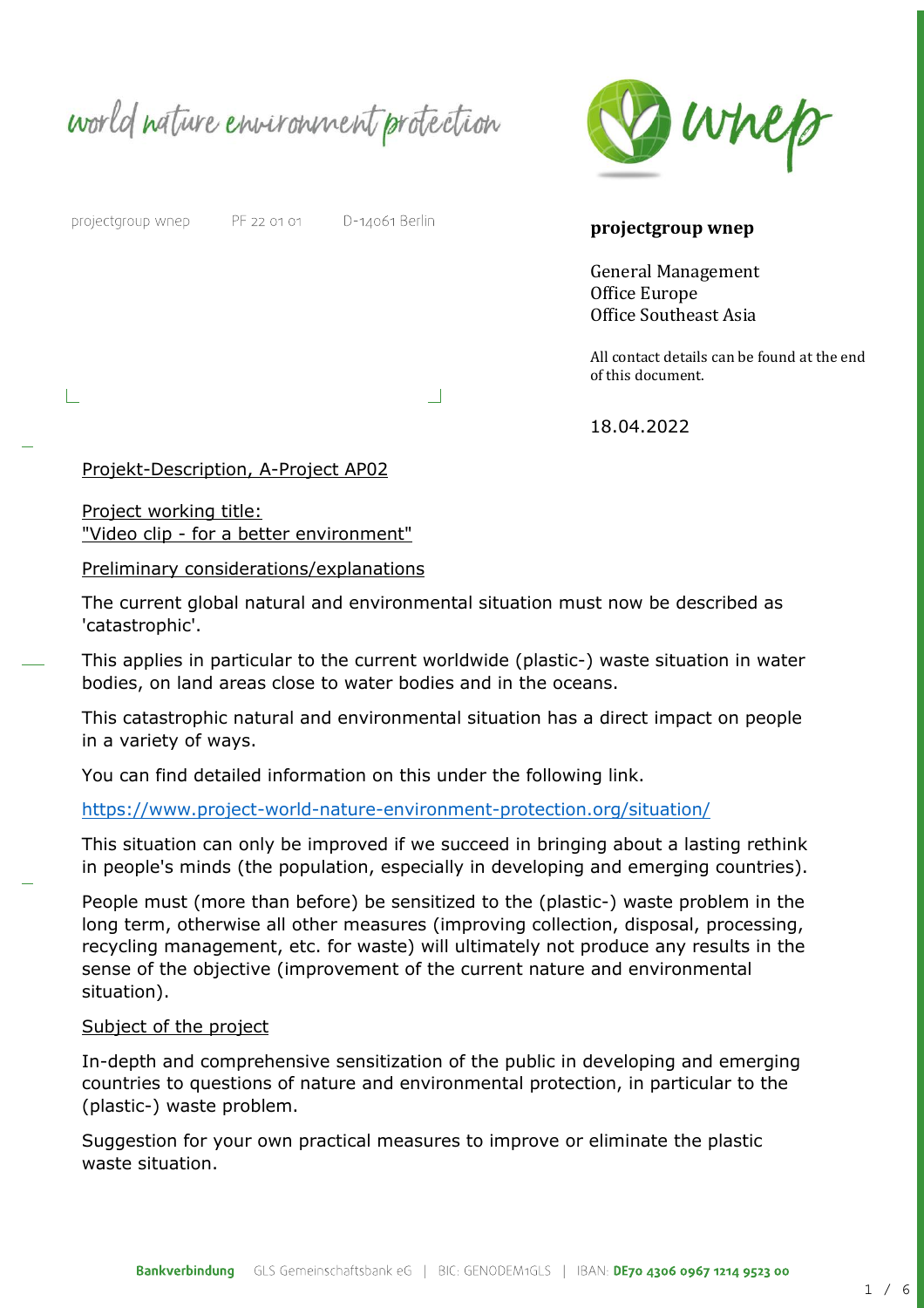Promotion of appropriate own practical measures.

Suggestion for your own thoughts on the following topics (key questions, in detail):

1.

What can I do myself to avoid creating (so much) (plastic-) waste?

2.

What can I do myself to avoid that (so much) (plastic-) waste continues to end up in nature (land, lakes, rivers, seas)?

3.

What can I do myself to help ensure that existing (plastic-) waste disappears from land and from lakes, rivers and seas?

4.

What ideas do I have on how (plastic-) waste can be used?

Details

As part of this project, a (professional) video clip (length approx. 30 seconds) will be produced for each country. Subject of the clip: The current plastic waste situation and what anyone can do to change this situation.

After completion, the clip will be published and distributed via the relevant social media channels (Facebook, Youtube, Twitter, etc.).

If the budget is appropriate, the clip will also be published on TV.

Note:

The clips are shot regionally on site (in the individual countries) with regional actors. Only in this way can an effect be achieved in the subsequent publication (regionally different mentality).

## Expected results:

The realization of such a project inevitably leads to a considerable, sustained sensitization of the population to questions of nature and environmental protection.

It is shown that it is necessary to take sustainable practical measures yourself so that the current natural and environmental situation is improved.

It is strongly encouraged to implement practical measures to improve the current nature and environmental situation.

# Realization of the project (planning)

Realization initially in selected countries in Asia, especially in Southeast Asia (Southeast Asia is known to be the 'core region' of the (plastic-) waste problem worldwide).

Selection of the countries depending on the available budget.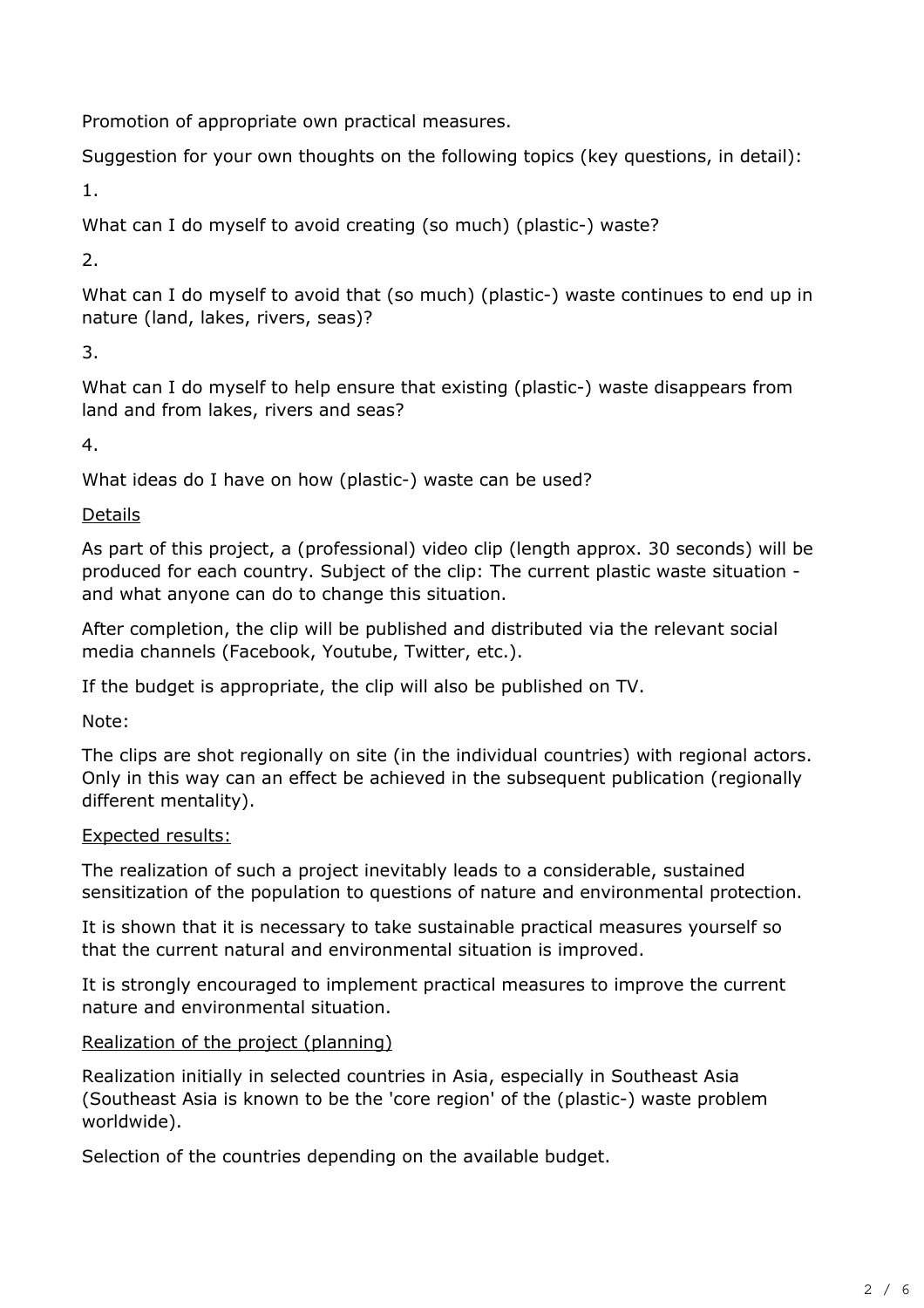2. Time allocation

Project start as soon as the required budget is available.

- 3. Cost calculation (see attachment for details on the individual item calculations)
- 3.1. for countries with up to 50 million inhabitants (e.g. Cambodia) (per country)
- internal logistics costs (pro rata): USD 20,000 (\*)
- External logistics costs (1): USD 20,000
- External logistics costs (2): USD 5,000

Total: USD 45,000

3.2. for countries with 50-100 million inhabitants (e.g. Thailand, Vietnam) (per country)

- internal logistics costs (pro rata): USD 20,000 (\*)
- External logistics costs (1): USD 20,000
- External logistics costs (2): USD 10,000

Total: USD 50,000

3.3. for countries with 100-200 million inhabitants (e.g. Philippines, Bangladesh) (per country)

- internal logistics costs (pro rata): USD 20,000 (\*)
- External logistics costs (1): USD 20,000
- External logistics costs (2): USD 15,000

Total: USD 55,000

- 3.4. for countries with 200-500 million inhabitants (e.g. Indonesia) (per country)
- internal logistics costs (pro rata): USD 20,000 (\*)
- External logistics costs (1): USD 20,000
- External logistics costs (2): USD 20,000

Total: USD 60,000

3.5. for countries with more than 1 billion inhabitants (e.g. China, India) (per country)

- internal logistics costs (pro rata): USD 40,000 (\*)
- External logistics costs (1): USD 40,000
- External logistics costs (2): USD 60,000

Total: USD 140,000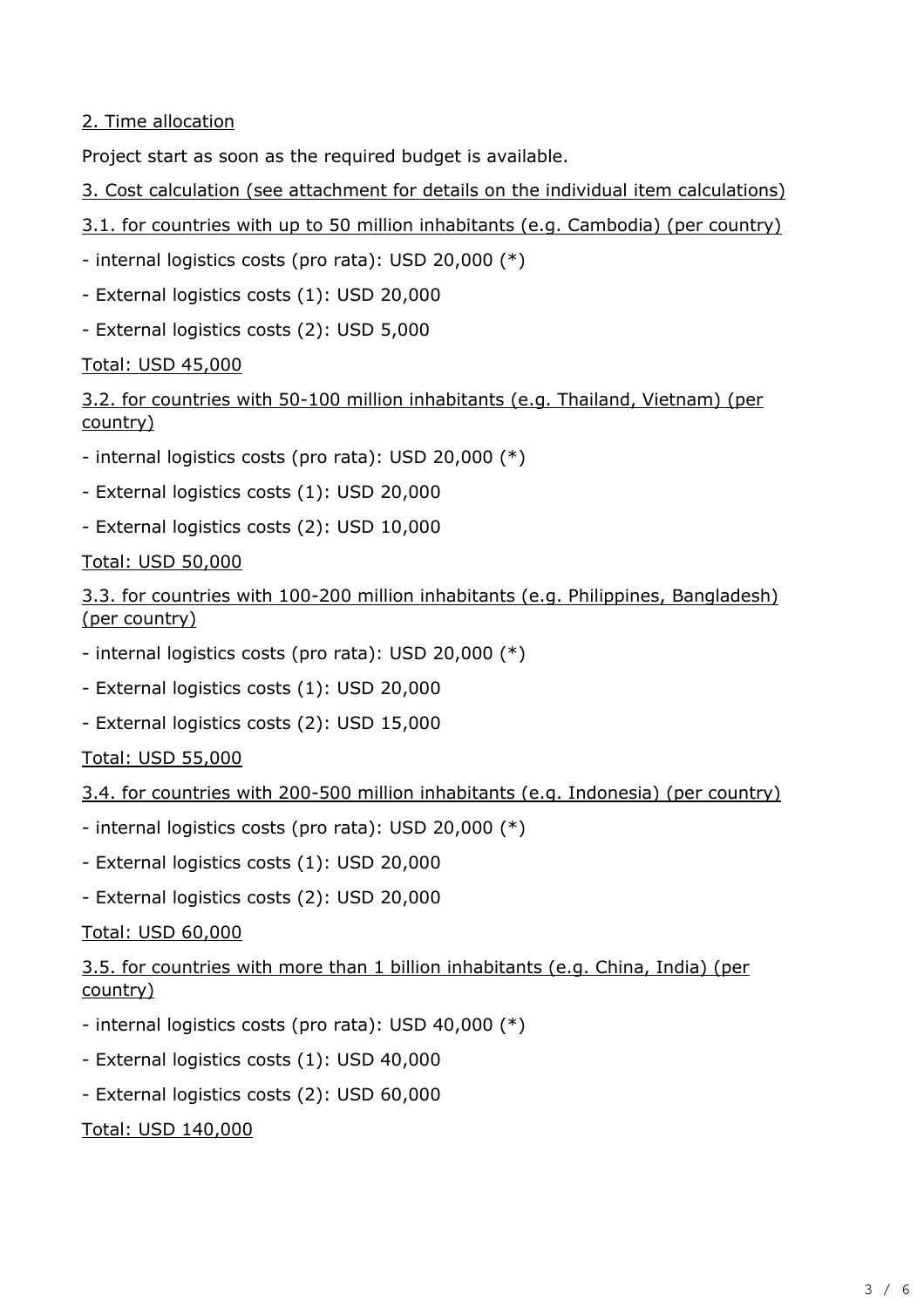(\*) At the start of the project, at least USD 50,000 must be available for the cost item 'internal logistics costs', regardless of the number of countries in which the project is being implemented.

Notes (workers):

Only local workers will be employed on site to implement the project.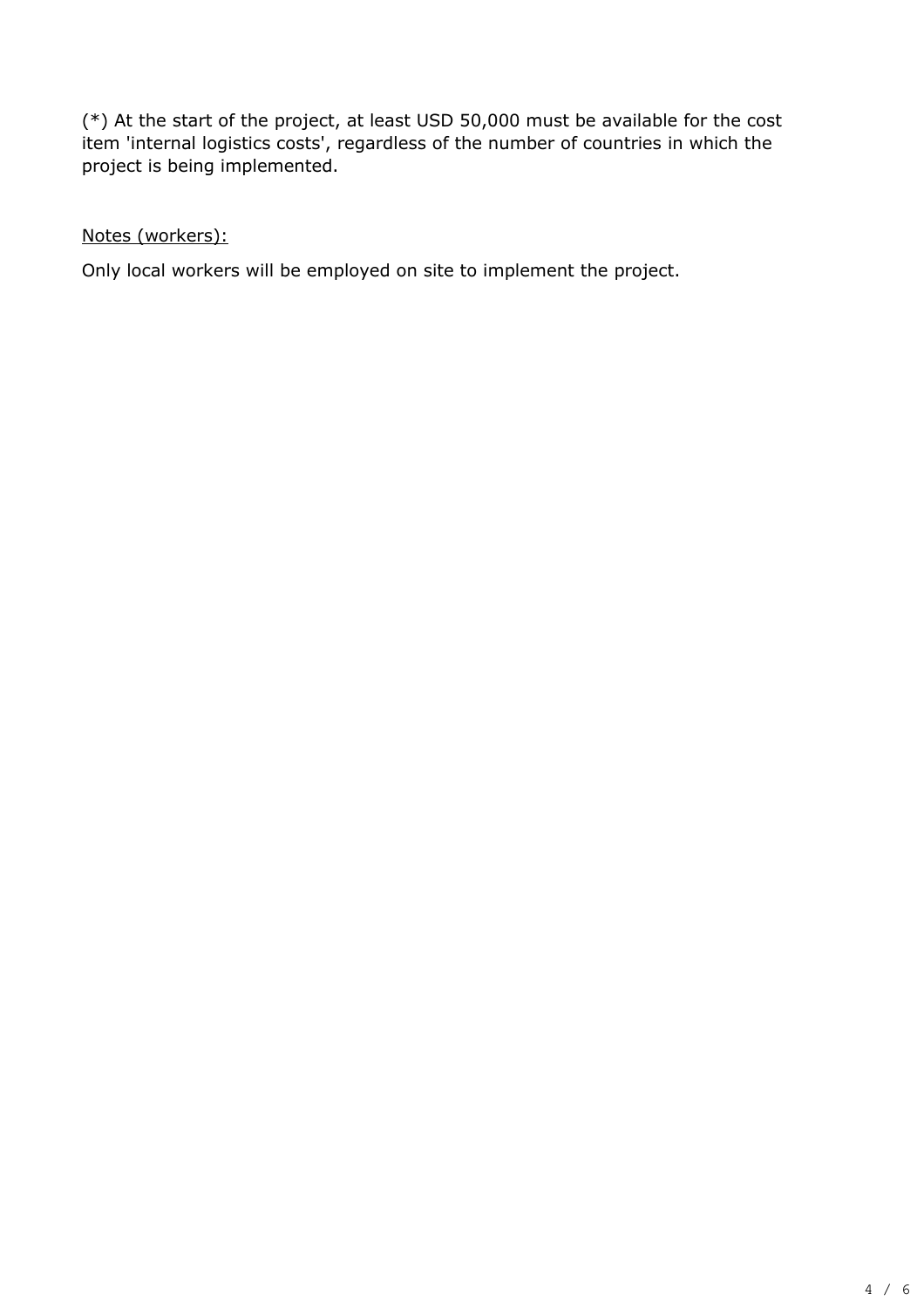## **Attachment**

Details on the individual cost items

Internal logistics costs:

- Wages/salaries of employees
- office expenses
- Advertising, marketing
- Insurance
- Travel costs
- Other costs

External logistics costs (1) (production of the clips)

- Production costs (including all ancillary costs)

External logistics costs (2)

- other project support
- Other costs